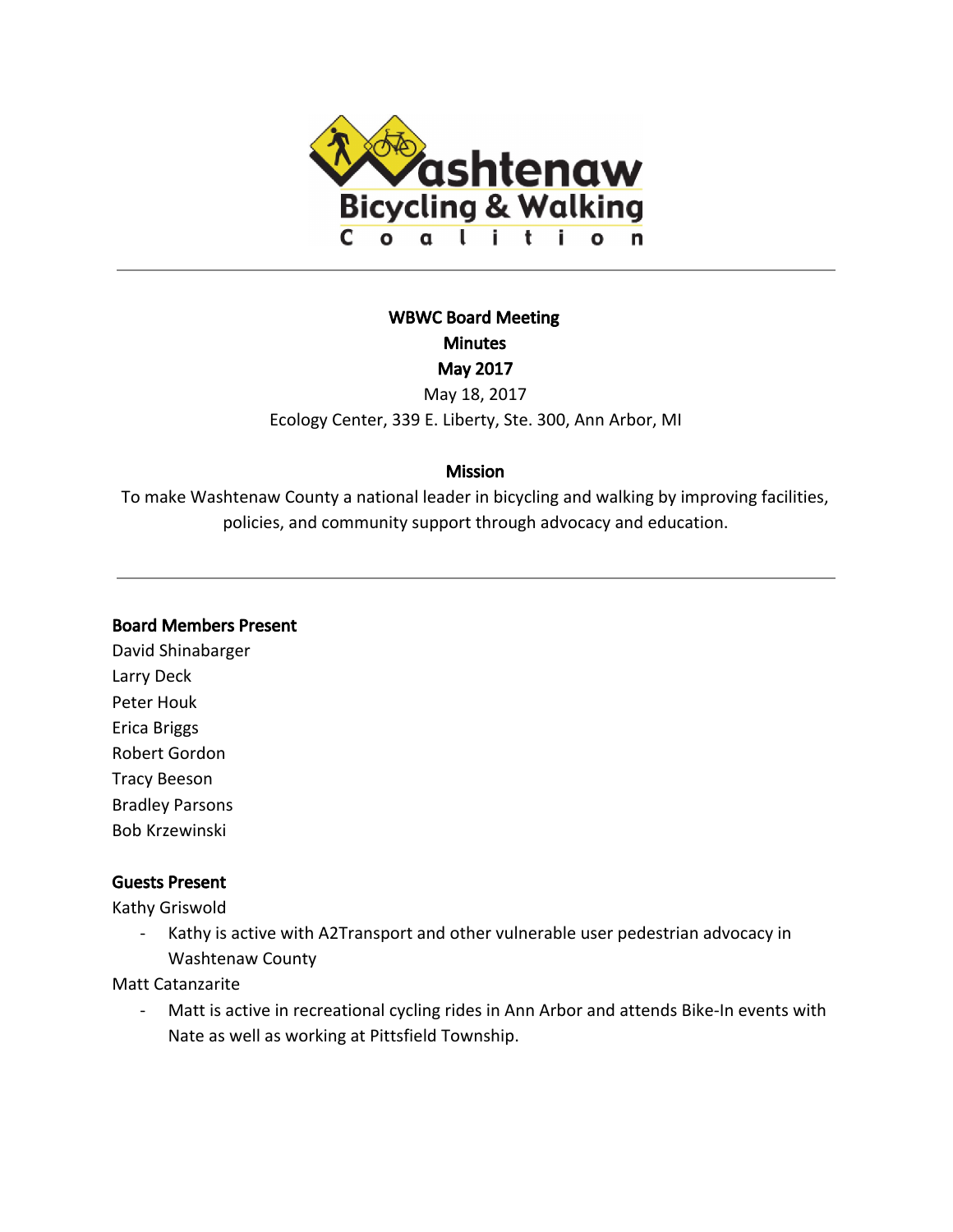### Adoption of the Agenda

Board Meeting Agenda: [Can be viewed here.](https://docs.google.com/document/d/1RdUlqifHjwLK-YSI4aC7B2K5sy4A0TRP8qT0Rox4t00/edit?usp=sharing) Pete moved that we adopt the agenda. Bradley Seconded.

## Chair

Review the Mission Statement: To make Washtenaw County a national leader in bicycling and walking by improving facilities, policies, and community support through advocacy and education.

### Upcoming Month

- Green Fair (June 9th)
- Sierra Club Fundraiser (June 10th)
- RAT ride 3-5 mile ride in Ann Arbor ran by Robert Gordon with a stuffed RAT ride around Town. Every 3rd Friday in Ann Arbor.

## **Secretary**

### Previous meeting notes: [can be viewed here.](https://docs.google.com/document/d/1k5coqnY3Tp8NGMV0OXn6e-YwcREe5f8rrInz_ew0I8s/edit?usp=sharing)

Larry moved to adopt the minutes. Tracy B. seconded. All present voted to approve. Erica B. abstained.

### **Treasurer**

### Financial Summary May 2017 [can be viewed here.](https://docs.google.com/document/d/1O87L0e-rozIMtKlgK4uGHiD1t-Bd1ndbQ_1XyqLZeRM/edit?usp=sharing)

Larry moves to adopt the treasurer report. Erica seconded. All members present voted to approve the agenda.

### **Communications**

Update from Erica & Tracy on some safe routes areas regarding elementary schools in Ann Arbor.

Update from Larry -- Ann Arbor Climate Partnership meeting.

### Education / Outreach

Sunset Slow Roll: finding a way to involve WBWC with advocating for Bandemer crossings

Valet Parking: Bike Alliance will be running valet parking with Nate Phipps.

- Green Fair
- Top of the Park
- Use / Storage by PEAC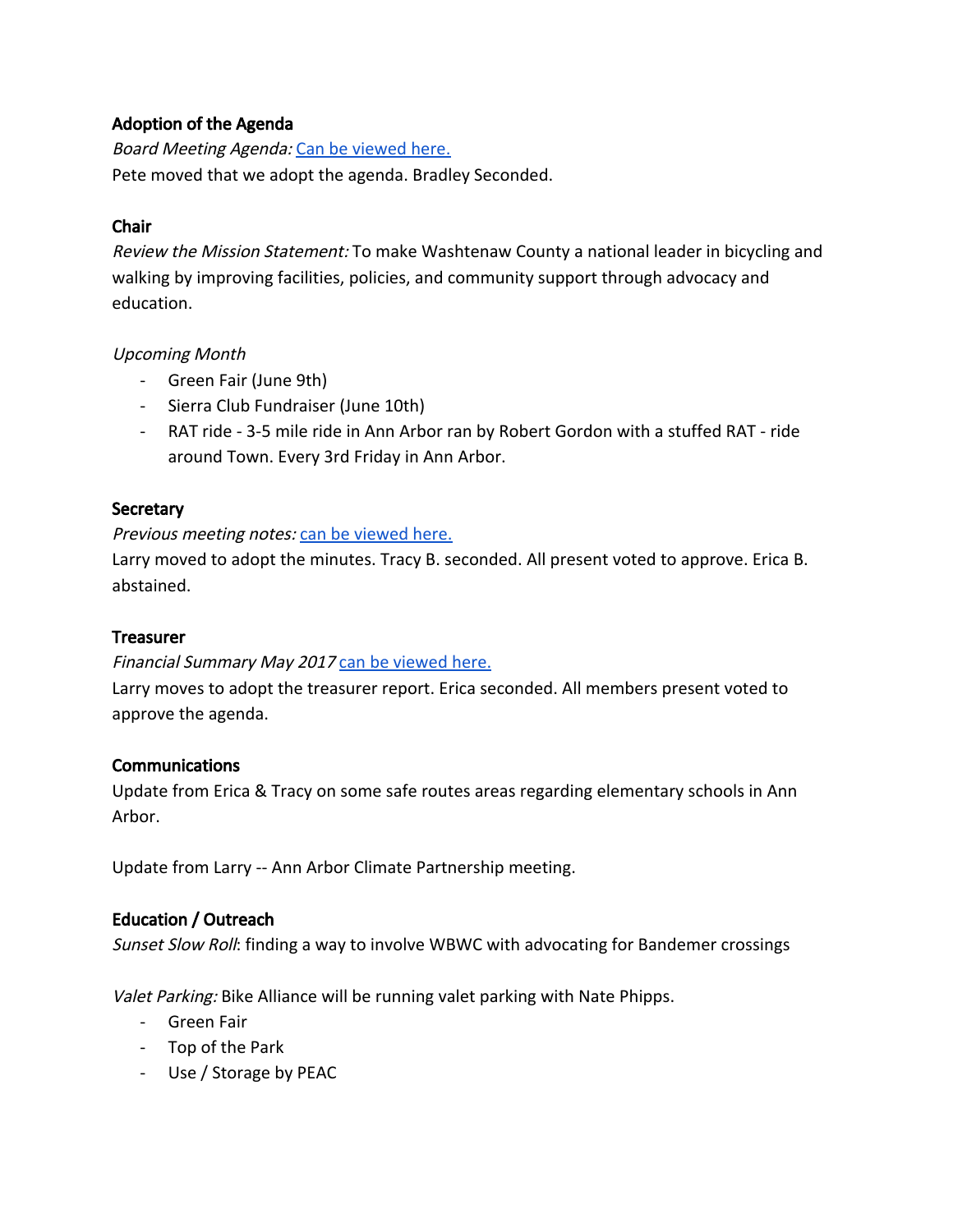#### Other Events

- Earthfest

B2B Bandemer Booth for WBWC Potential booth setting up on the B2B near the Bandemer railroad crossings to recruit and engage with community members who would be interested in participating and growing the WBWC.

Education Campaigns:

### Gov. Relations Committee

South University Bike Lanes

### Education Campaigns

Bandemer Project Discuss with DOT in matching funds between the city and DOT funds to create a real solution. We want substantial funding to make it happen. Find who to contact at DOT office in Jackson.

State legislature- Ongoing 5 ft passing trying to get passed by the Senate, potential bill created by Adam Zemke for cyclists to be required to have lights after dark, and one additional bill.

#### Bike Alliance

Launched! Today! May 18th, 2017. News from Brad who created and launched the Bike Alliance website. Website is live at:<http://www.bikewashtenaw.org/>

News: 5 organizations who have agreed to \$300 one time payment to get the Alliance up and running. Next step the Alliance has to agree to complete the 501c3 partnership under the WBWC.

Potential next meeting is June 4th.

Projects

# New Business / Walk-In Items

Discussion on Safe Routes to Schools